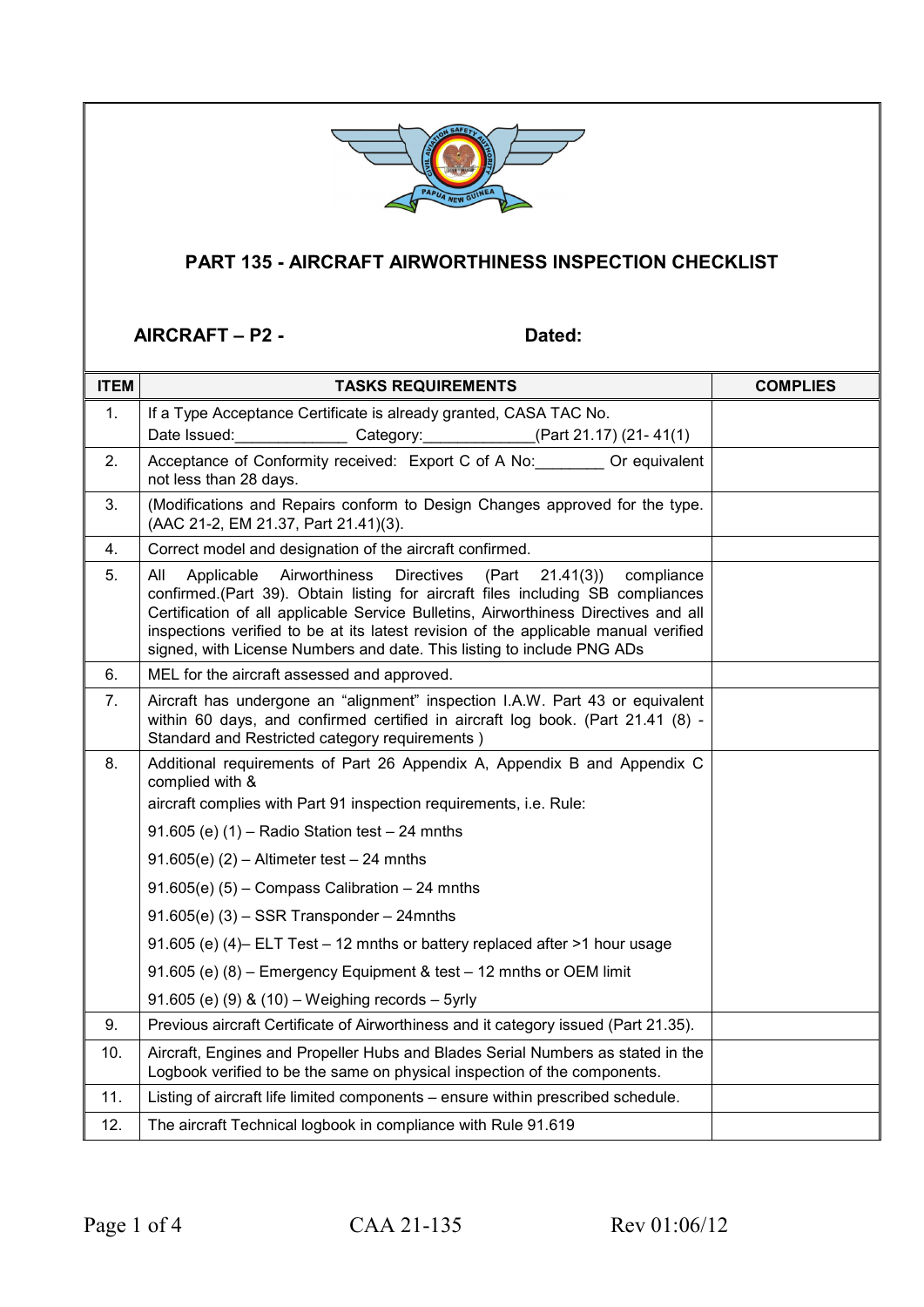| <b>PART 47 REGISTRATION REQUIREMENTS</b> |                                                                                                                                                                                                                 |  |
|------------------------------------------|-----------------------------------------------------------------------------------------------------------------------------------------------------------------------------------------------------------------|--|
| 1.                                       | Identifiable Paint Schemes and markings same as in Application Form CAA<br>47/02 and submitted with three colored photos. (Part 47.105)                                                                         |  |
| 2 <sub>1</sub>                           | Nationality and Registration Marks are in Capital Letters in Roman character and<br>with an Arabic numeral 2 with no ornamentation. (Part 47.117)                                                               |  |
| 3.                                       | A Three view set of photograph that clearly show the paint scheme and markings<br>of the aircraft (Rule 47.105 (b) (3).                                                                                         |  |
| $\overline{4}$                           | Identification plate etched, stamped or engrave with the allocated nationality and<br>registration marks and shall be fireproof metal or material of suitable physical<br>properties. (Part 47.101(a) & 47.121) |  |
| 5                                        | De-registration letter from previous State of Registry. Check and retain in aircraft<br>file.                                                                                                                   |  |

| I PART 26-  | <b>PNG ADDITIONAL REQUIREMENTS</b>                                                                                                                                                           |                 |
|-------------|----------------------------------------------------------------------------------------------------------------------------------------------------------------------------------------------|-----------------|
| <b>ITEM</b> | <b>TASK REQUIREMENTS</b>                                                                                                                                                                     | <b>COMPLIES</b> |
| 1.          | CAA Form 337- Approval of Technical data submitted if applicable (Part 21.95)                                                                                                                |                 |
| 2.          | Statement of compliance provided by a PNG Design Organization stating that<br>the technical data meets the requirements of Part 21.23, Foreign Type certificate<br>submitted - as applicable |                 |

| <b>PART 91- GENERAL OPERATING AND FLIGHT RULES</b> |                                                                                                                                                                                                                                                                                                                                                               |                 |
|----------------------------------------------------|---------------------------------------------------------------------------------------------------------------------------------------------------------------------------------------------------------------------------------------------------------------------------------------------------------------------------------------------------------------|-----------------|
| <b>ITEM</b>                                        | <b>TASK DESCRIPTION</b>                                                                                                                                                                                                                                                                                                                                       | <b>COMPLIES</b> |
| 1 <sub>1</sub>                                     | The aircraft complies with the requirements of Part 21.41, i.e. "Standard or<br>Restricted Category" and issued with a Type Acceptance Certificate.                                                                                                                                                                                                           |                 |
| 2.                                                 | The aircraft is certified fit for release to service by a person with an appropriate<br>license and rating and certified I.A.W. Part 43.                                                                                                                                                                                                                      |                 |
| 3.                                                 | The aircraft is in compliance with the operating limitations specified in the latest<br>revision of the Flight Manual.                                                                                                                                                                                                                                        |                 |
| 4.                                                 | The aircraft has a Noise Certificate - as applicable.                                                                                                                                                                                                                                                                                                         |                 |
| 5.                                                 | The Instruments comply with Appendix A of Part 91, i.e.<br>Markings and Placards displayed in a conspicuous place and in such<br>a)<br>manner to minimize risk of erasure, disfigurement, obscuring or removal.<br>b)<br>The Markings and placards are in I.A.W. the approved Flight Manual;<br>The lettering and numerals are in the English Language.<br>C) |                 |
| 6.                                                 | Fuel Quantity Gauges are calibrated and clearly marked to show the calibrations<br>iaw Flight Manual specifications and written in the English language.                                                                                                                                                                                                      |                 |
| 7 <sub>1</sub>                                     | Fuel and Oil Filler Cap placarded with the specification and/or Grade of fuel or oil<br>and carries a safety attaching chain and "creep" marks - as appropriate.                                                                                                                                                                                              |                 |
| 8.                                                 | Pilot's seats and Seat berths meets the requirements of TSO C25 or TSO C39<br>as applicable. Check Operation and record the seat belt standard                                                                                                                                                                                                                |                 |
|                                                    | Anti-Collision lights are Red rotating beacon or Aviation Red or White capacitor                                                                                                                                                                                                                                                                              |                 |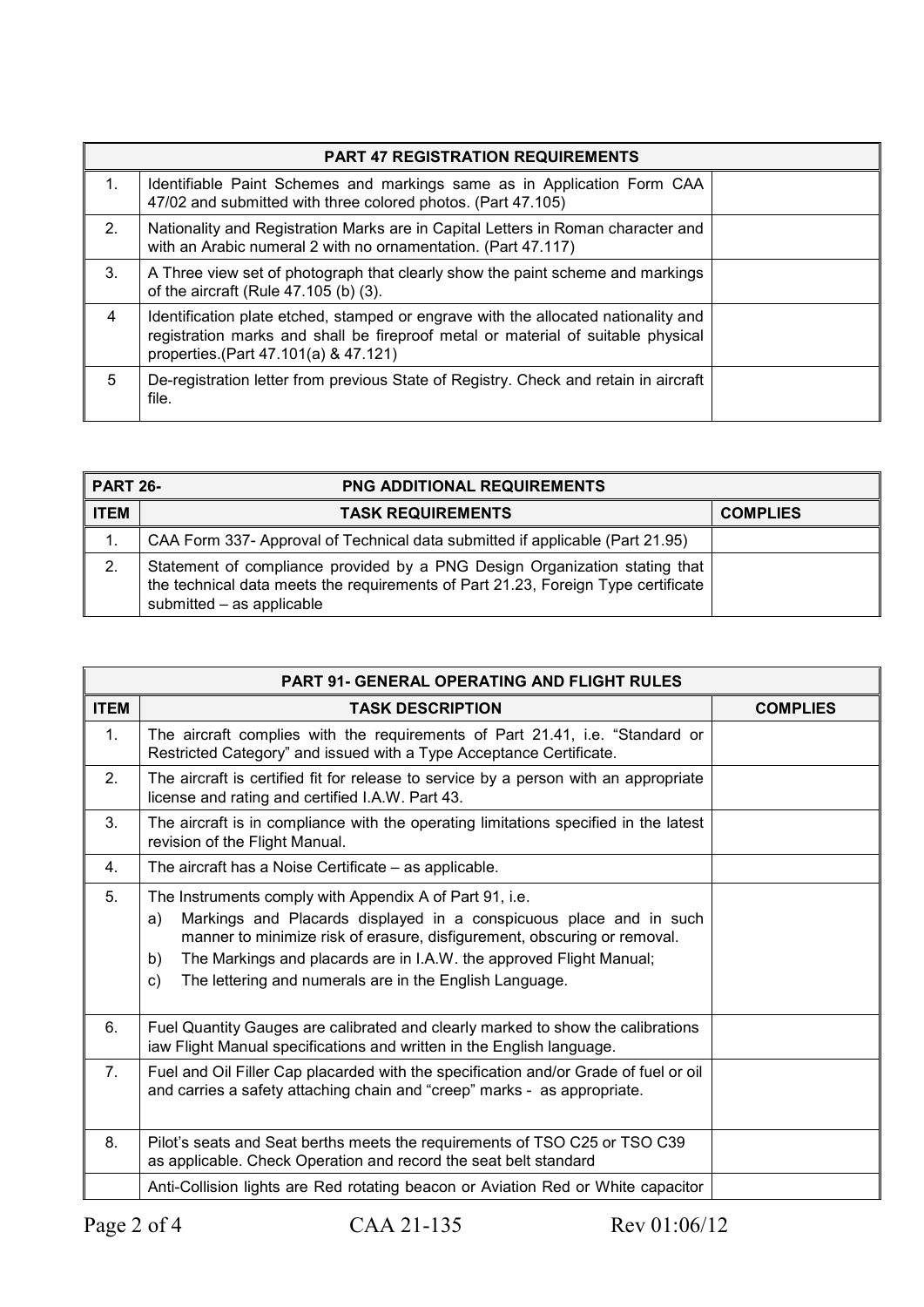|                 | discharge light meeting the requirements of TSO C96 or the minimum standard<br>of the applicants design.                                                                                                                                 |  |
|-----------------|------------------------------------------------------------------------------------------------------------------------------------------------------------------------------------------------------------------------------------------|--|
| 10              | Position lights meets the requirements of TSO C30 and lights making a single<br>circuit, red light on port, green light on starboard placed laterally as far as<br>practicable on the tail or wing tip visible rearward of the aircraft. |  |
| 11              | Mode S transponder code allocated - as applicable (91.541(b))                                                                                                                                                                            |  |
| 12 <sup>°</sup> | Aircraft exceeding 5700 KG have a counter pointer on LH side and either<br>counter pointers or drum pointers at other crew station. IAW Flight Manual                                                                                    |  |
| 13              | First Aid Kit installed.                                                                                                                                                                                                                 |  |
| 14              | Check all Portable Fire Extinguishers for proper contents and expiry<br>date. $(91.A.13(4))$                                                                                                                                             |  |

## **GENERAL**

| <b>ITEM</b> | <b>TASK DESCRIPTION</b>                                                                                                                                                                   | <b>COMPLIES</b> |
|-------------|-------------------------------------------------------------------------------------------------------------------------------------------------------------------------------------------|-----------------|
| 1.          | Check Fuselage for corrosion and general condition.                                                                                                                                       |                 |
| 2.          | Check Empennage for general condition and corrosion.                                                                                                                                      |                 |
| 3.          | Check Horizontal and Vertical Stabilizers for condition, corrosion and freedom of<br>movement.                                                                                            |                 |
| 4.          | Check LH and RH wing for general condition and corrosion.                                                                                                                                 |                 |
| 5.          | Check wing flaps, ailerons, elevators, rudder, and trim tabs for general<br>condition, corrosion, and correct travel and movement.                                                        |                 |
| 6.          | Check Cabin interior for general condition and deterioration.                                                                                                                             |                 |
| 7.          | Check Cabin windows for crazing, cracks and visibility.                                                                                                                                   |                 |
| 8.          | Check Cockpit for general condition.                                                                                                                                                      |                 |
| 9           | Check Compass card for date of calibration.                                                                                                                                               |                 |
| 10          | CAA Form CA 2129 - Equipment Approval Levels - (AC 43-12)                                                                                                                                 |                 |
| 11          | Check if the Radio Call sign if fitted in front of Instrument panel.                                                                                                                      |                 |
| 12          | Check Flight Manual Stowage if fitted.                                                                                                                                                    |                 |
| 13          | Check Safety equipments for Ice protection -as applicable.                                                                                                                                |                 |
| 14          | Check seats, seat belts and seat rails for condition and deterioration.                                                                                                                   |                 |
| 15          | Check Emergency Exits for proper locking and legibility of placards.                                                                                                                      |                 |
| 16          | Check Fuel filler caps for proper locking/safety chain and appropriate markings.                                                                                                          |                 |
| 17          | Check Instruments for correct markings/limitations I.A.W. Flight Manual.                                                                                                                  |                 |
| 18          | Check Instrumentation for VFR Operation. Refer to AFM                                                                                                                                     |                 |
| 19          | Check Instrumentations for IFR Operation. Refer to AFM                                                                                                                                    |                 |
| 20          | Check ELT if the correct type per Rule Part 91. Appendix 15, expiry date and<br>location of antenna. - 15 hexadecimal coded to PNG country code & registered<br>with CASA iaw (91.529(g)) |                 |
| 21          | Check Avionics racks for condition and proper locking of Radio equipments.                                                                                                                |                 |
| 22          | Check Engines and Propellers if applicable, for leaks, condition and corrosion.                                                                                                           |                 |
| 23          | Check all placards are in place and in a satisfactory condition.                                                                                                                          |                 |
| 24          | Issue C of A and C of R for the aircraft and to include the Approved AFM.<br>Ensure copy is in aircraft file.                                                                             |                 |
| 25          | Inform FIt ops to amend the AOC - Operators Operations Specifications to<br>include this aircraft.                                                                                        |                 |
|             | Inspected by:<br>Date Inspected:                                                                                                                                                          |                 |